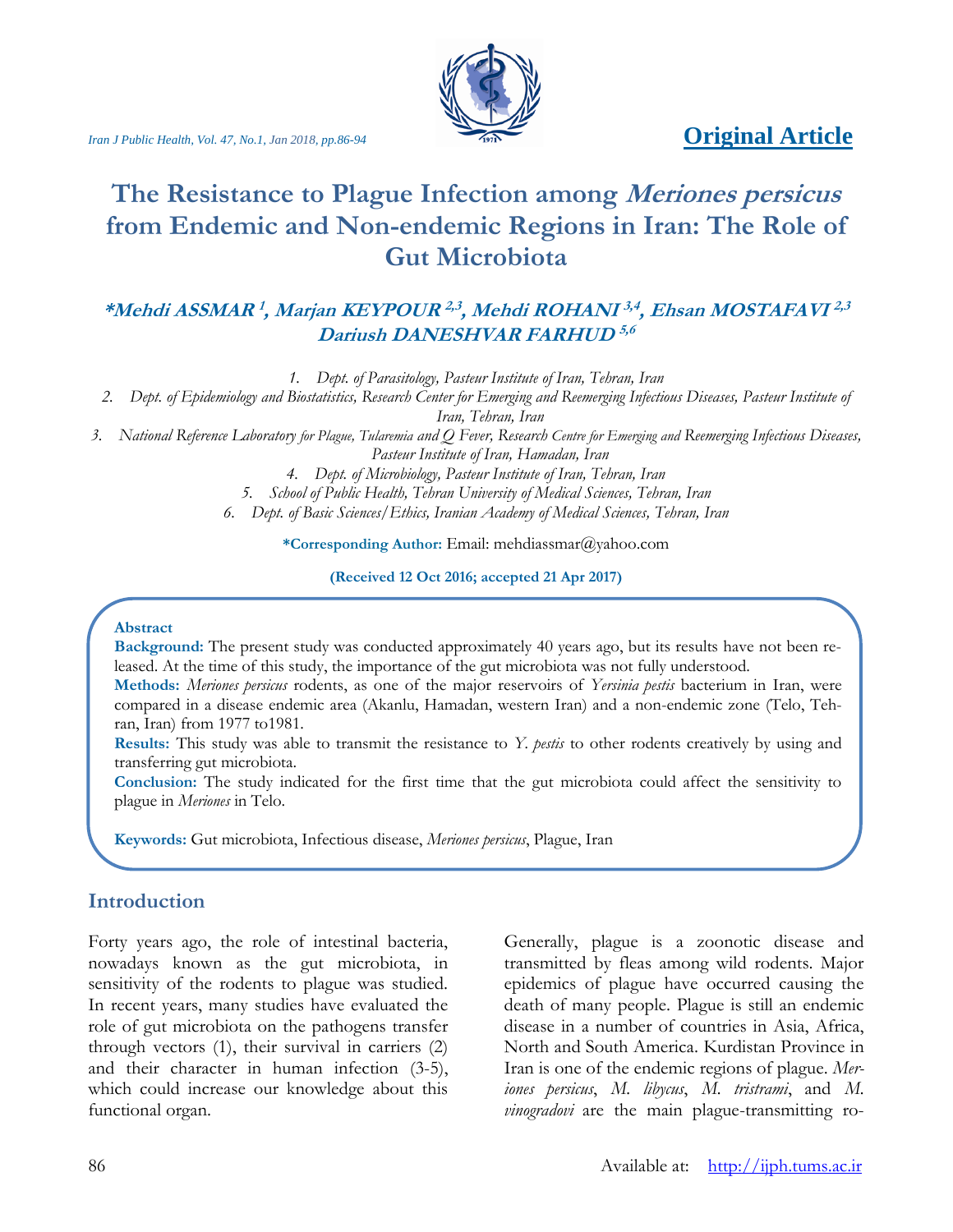dents in Iran. These rodents led to the epidemics occurred in 1964-1965 in the western regions of Iran mainly, Kurdistan and western Azerbaijan (6). Among these reservoir rodents, *M. persicus* and *M. libycus* are relatively resistant to plague, while *M. tristrami* and *M. vinogradovi* are sensitive to *Yersinia* infection (7). The relative stability of plague in resistant *Meriones* plays an important role during the episodes of plague bacillus maintaining (6).

Although *M. persicus* is the main reservoir of the disease in Kurdistan (Akanlu) and eastern Azerbaijan (Sarab) and has been also observed in Tehran, the plague infection has not been reported in non-endemic regions such as Tehran. This hypothesis was raised in 1953 that this could be due to the relative plague-resistance of *M. persicus* in plague endemic regions of Iran (8)*.* 

Therefore, the aim of this study was to find the factors making *M. persicus* in the Kurdistan region resistant to *Yersinia pestis* (8). This study conducted whether the resistance of *M. persicus* in Kurdistan is related to the intestinal bacteria flora of the wild rodents in this region, or to other factors such as genetic diversities and morphological characteristic.

## **Materials and Methods**

#### **Study Area**

This cross-sectional study was performed on the *M. persicus* of two areas: Kurdistan, as an endemic region of plague, and Tehran, as a non-endemic region, from 1977 to1981.

The sampling in Tehran was done in the Telo area located in the northeastern part of Tehran, capital of Iran. The sampling in Kurdistan was done in areas near Akanlu village that located in 365km distance from Tehran in the western part of the country. The rodents were trapped by wooden mousetrap for two months.

#### **Rodent identification**

The morphological identification of the rodents was conducted by measuring the length of their head and body, the size of their ear, tail, and rear legs, and the color of their hair and incisors (9, 10). To compare the physiological characteristics of the rodents, their body temperature, heart rate, respiratory frequency, and feed rate were assessed for 24 h. To compare the chromosomal differences, 1 ml (per 100 gr of body weight of the *Meriones*) of 25% diluted solution of colchicine was injected intraperitoneally; the rodents were killed after one hour, and the femur was removed to study the chromosomes (11-13). The number of chromosomes and their connection position, i.e. metacentric, sub-metacentric, and acrocentric manners were then recorded.

#### **Blood biochemistry**

The blood groups were evaluated by comparing the methods of non-insiders (heteroagglutination) and insiders (isoagglutination) (14). The immunity acquired was evaluated by passive micro-haemagglutination assay (15-17). A total number of 75 *Meriones* serums were compared in both regions. The serum proteins of Meriones, including albumin, alpha-2-globulin, and beta and gamma globulin obtained from Akanlu and Telo regions were evaluated by the electrophoresis method (18-20); furthermore, the slides of the serum proteins and their curves were compared with the human serum proteins. The alpha-1 antitrypsin in *M. persicus* in the Akanlu region was compared with that of the Telo region via isoelectrofocusing on the polyacrylamide gel (21), using human serum samples as a control. The haptoglobin variety was also evaluated by starch gel electrophoresis method at the two regions (22). The transferrin variety was also studied, using high-voltage thin-layer agarose gel electrophoresis (23). Human serum was employed as a standard control. Moreover, ceruloplasmin heterogeneous and immunoglobulin A and G were evaluated by quantitative method, i.e. gel diffusion and tri-partigen plates (24-26). The base of these methods is antigen-antibody reactions. Ceruloplasmin and immunoglobulin were separately injected into adult rabbits to prepare anticeruloplasmins and anti-immunoglobulin. Then the serum samples of *Meriones* at the two regions were evaluated by anti-ceruloplasmins and anti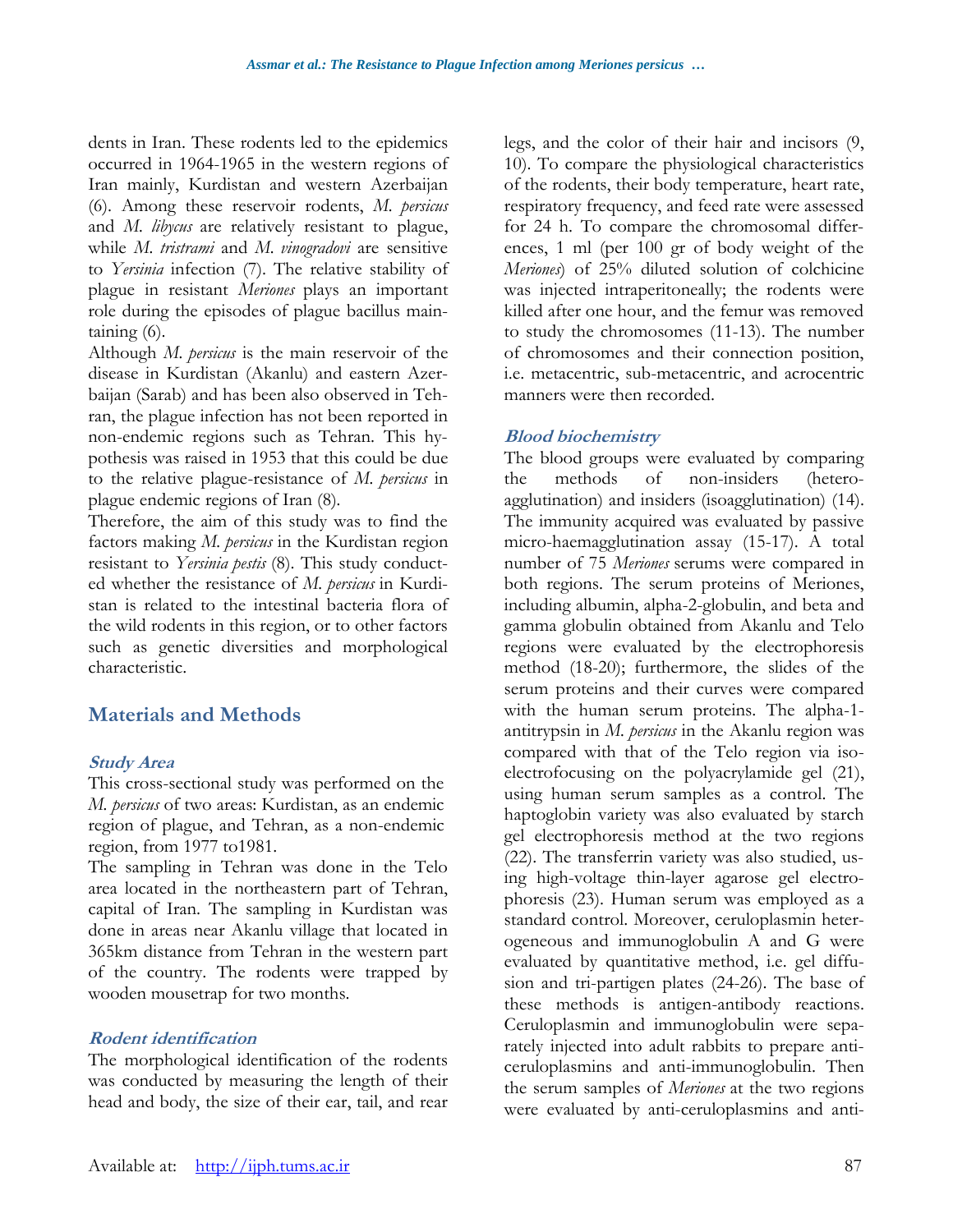immunoglobulin. Isolation and purification of ceruloplasmin and immunoglobulin were performed and measured via ion exchange chromatography and biuret method, respectively.

The electrophoretic patterns of acid phosphatase (AP) (27), esterase D (ESD) (28), 6 phosphogluconate dehydrogenase (6-PGD) (29), phosphoglucomutase-1 (PGM-1) (30), and adenylate kinase (AK) (31, 32) enzymes in red blood cells in the two groups of *Meriones* were compared by thin-layer starch gel electrophoresis method and these enzymes in red blood cells were investigated for genetic polymorphisms.

#### **Parasitology**

Ectoparasite and intestinal parasites were also evaluated in both areas. Ticks and fleas were removed from the body of the *Merione*s by forceps and observed by microscope (33, 34). The morphology of intestinal parasites was examined after opening a part of the intestine of *Meriones* and its staining with hemalum and Carmine-Alum (35, 36).

#### **The resistance of Meriones to plague infection (with and without gut microbiota exchange)**

The sensitivity of *Meriones* to *Yersinia pestis* was investigated by *Y. pestis* PKR 775 strains obtained from Pasteur Institute (37). After preparing the microbial solution in different dilutions (the initial concentration was equal to  $10^8$  CFU/ml), the *Meriones* of each region were divided into six groups, each including 10 *Meriones*. Then, 2 ml of each diluted microbial solution was injected subcutaneously; the *Meriones* was transferred to a laboratory and were isolated in plastic cages for 30 d. During this time, the dead *Meriones* were autopsied, and the blood smear was stained with Toluidine blue and studied by microscope. *Y. pestis* infection was also studied by culturing the spleen sample on blood agar plates.

The intestinal microbial flora of the *Meriones* was also investigated (38). For this purpose, the *Meriones* were killed. Afterwards, a part of their intestine was removed under sterile conditions, and their intestinal contents were cultured at 37 °C for 24 h on agar mediums. Each of the grown

colonies was cultured on blood agar and Mac-Conkey agar. The bacteria were identified by standard biochemical techniques and confirmed by serological tests, using specific microbial antibodies. Furthermore, suspensions equal to  $3 \times 10^8$ CFU/ml were prepared from the intestinal bacteria of the *Meriones* in the Akanlu region that did not exist in the *Meriones* in the Telo region; additionally, they were fed by syringe to the Telo group that had 12 *Meriones.* In addition, a group of 12 *M. persicus* from Tehran (Telo) and a group of 10 *Meriones* from Kurdistan (Akanlu) were selected as the control group that did not receive the bacteria. Each of the *M. persicus* was placed in a separate glass cylinder. After 15 d, sterile swab samples were taken from their stool of the rectum, and their bacteria were examined. Following that, 200 *Xenopsylla* fleas infected with *Yersinia pestis* strains of PKR775 were released near each of the *Meriones* studied, and their mortality from plague was assessed.

### **Ecology**

The ecological conditions of 100 nests, 50 from Telo and 50 from Akanlu, were also investigated (39). The channel diameter of the nests of *Meriones* and the temperature and humidity inside and outside the nests were measured. To study the plant ecosystem in Telo and Akanlu areas, all parts (root, stems, leaves, and flowers) of the plants existing in the regions were collected and transferred to the laboratory for the identification of the species.

### **Statistical analysis**

The data were analyzed using SPSS software ver. 16 (SPSS, Inc., Chicago, IL). The descriptive (mean and frequency) and analytical analyses (Chi-squared and two independent sample proportion test) were done on the data. P-value less than 0.05 were considered as statistically significant.

## **Results**

The total number of *M. persicus* was 580 (380 from Telo and 200 from Akanlu). There was no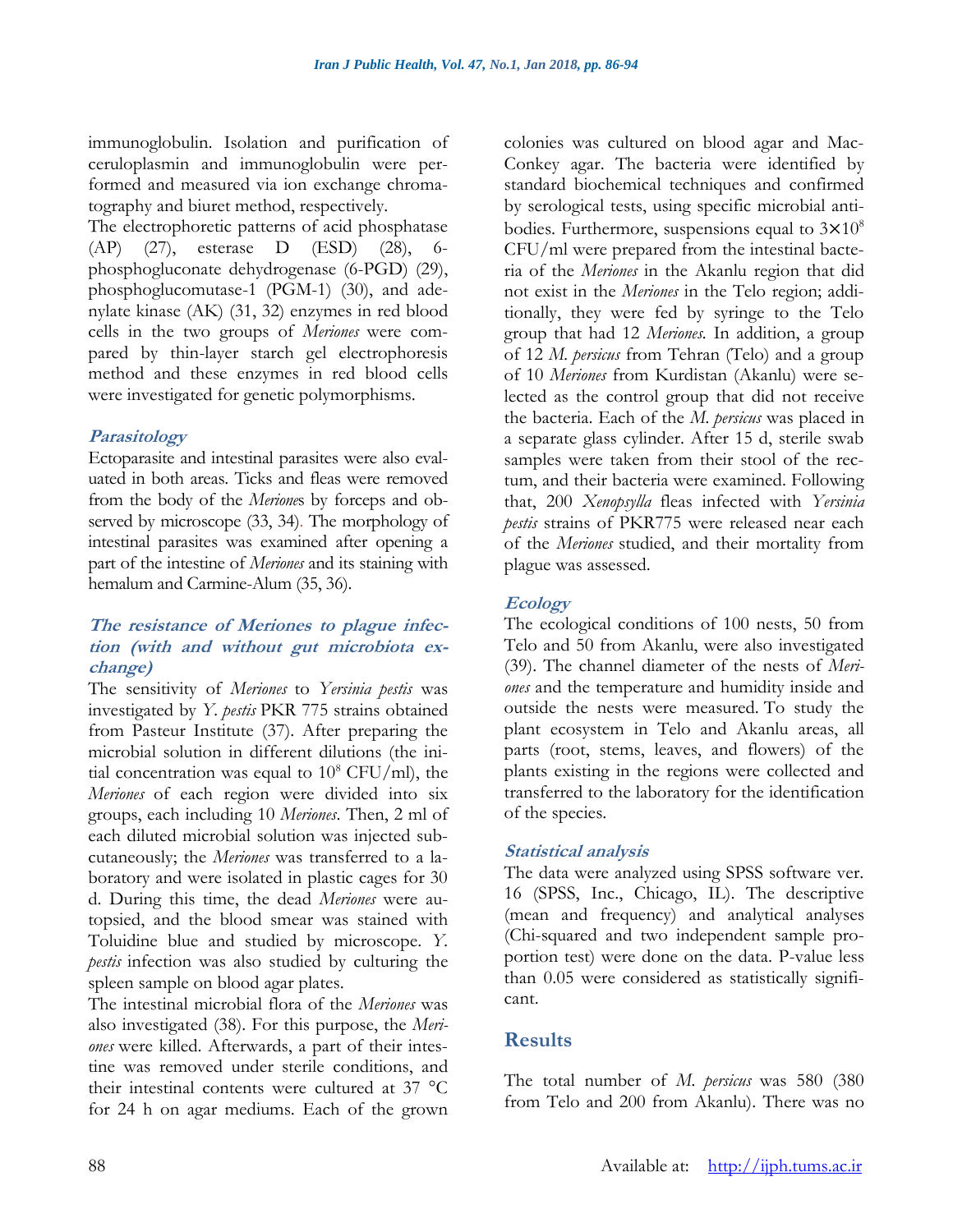significant difference between the *Meriones* of the two regions studied regarding their physiological characteristics, i.e. body temperature, heart rate, respiratory rate, and feed rate during 24 h, and morphological characteristics, i.e. head and body length, the size of ear, tail, and rear legs, and the color of hair and incisors.

No differences were observed in the blood characteristics of the groups: serum, and alpha-1 antitrypsin pattern.

The cytogenetic and chromosomal analyses indicated that none of the studied *M. persicus* had chromosomal abnormalities. The number of chromosomes in all of the samples studied was forty-two. Non-sex chromosomes were 24 metacentric, 10 sub-metacentric, and 6 acrocentric manners. Sex chromosomes were X and Y chromosomes. Female *Meriones* had two metacentric X chromosomes, while the male *Meriones* had X and Y chromosomes.

According to the results of passive microhemagglutination, none of the studied *M. persicus* showed any plague antibodies.

The serum albumin and alpha-2 globulin levels in the *Meriones* of Telo and Akanlu were not significantly different. There was not a significant difference between the levels of IgA and IgG in the serum of *M. persicus* in Akanlu and Telo regions. However, a significant difference was observed between the two groups in terms of the immune diffusion rate of IgA and IgG (*P*<0.0001). Moreover, there was a significant difference between the two regions in terms of the immune diffusion rate ceruloplasmin (*P*<0.0001).

The results of complement variety showed three phenotypes, namely S-S, F-F, and S-F, in the *Meriones* in both regions. There was no difference regarding F-F and S-S phenotypes in Akanlu and Telo; however, S-F phenotype was different in both regions.

*M. persicus* in both areas did not differ in terms of intestinal parasite species, but the percentage of contamination was statistically different (*P*<0.0001), Contamination percentage was higher in *Meriones* of Akanlu. *Moniliformis moniliformis*, *Hymenolepis nana*, and *Trichuris leparis* were observed as intestinal parasites in both regions (Table 1). Nine species of fleas were collected from the bodies of *M. persicus* in both areas. Four species were common in both groups, including *Amphipsylla schelkovnikovi*, *Echidnophaga oschanini*, *Nosopsyllus iranus*, and *Xenopsylla buxtoni*. Four species were observed only on the skins of the *Meriones* in Akanlu, including *Ctenophthalmus dolichus kurdensis*, *Ophthalmopsylla volgensis*, *Paradoxopsyllus grenieri*, and *Rhadinopsylla ucrainica*. *Xenopsylla nuttalli* was only observed on the skins of the *Meriones* in Telo. Haptoglobin was monomorphe in both groups of *M. persicus*. There was not any difference between the *M. persicus* of both areas; the *M. persicus* of both areas were monomorphic and of the C-C type.

The electrophoresis pattern of the enzymes in red blood cells, including AP, ESD, 6-PGD, PGM1, and AK was not different among the *Meriones* of both regions.

In Kurdistan, the plant diversity was higher, and the majority of these plants had not been observed in Telo. Comparison of the ecological status of *M. persicus* in Telo and Akanlu demonstrated that heat and moisture were different in the two regions. In addition, the average nest depth of *M. persicus* in Akanlu and Telo was 4.5 and 1.5 meters, respectively. The results of *Meriones* sensitivity to *Yersinia pestis* revealed that 10-1 dilution of 10<sup>8</sup> CFU/ml in the *Meriones* in the Telo region was associated with 100% mortality, but this dilution in the *Meriones* in the Akanlu region resulted in 20% mortality. Moreover, the  $10^{-4}$ ,  $10^{-5}$ , and  $10^{-7}$  $6$  dilutions of microbial solution were equal to 70%, 60%, and 20% mortality in the *Meriones* in the Telo region, respectively. These dilutions did not make any mortality in the *Meriones* in the Akanlu region (Table 2).

The isolation of intestinal microbial flora detected 13 bacteria in the intestines of the *Meriones* in Akanlu. These bacteria did not exist in the intestines of the *Meriones* in Telo. A suspension equal to  $3\times10^8$  CFU/ml was prepared from each of the aforementioned intestinal bacteria and was fed to a group of 12 *Meriones* in Telo. After 15 d, the bacteria that were fed to these *Meriones* were colonized in their intestine and identified by standard biochemical techniques.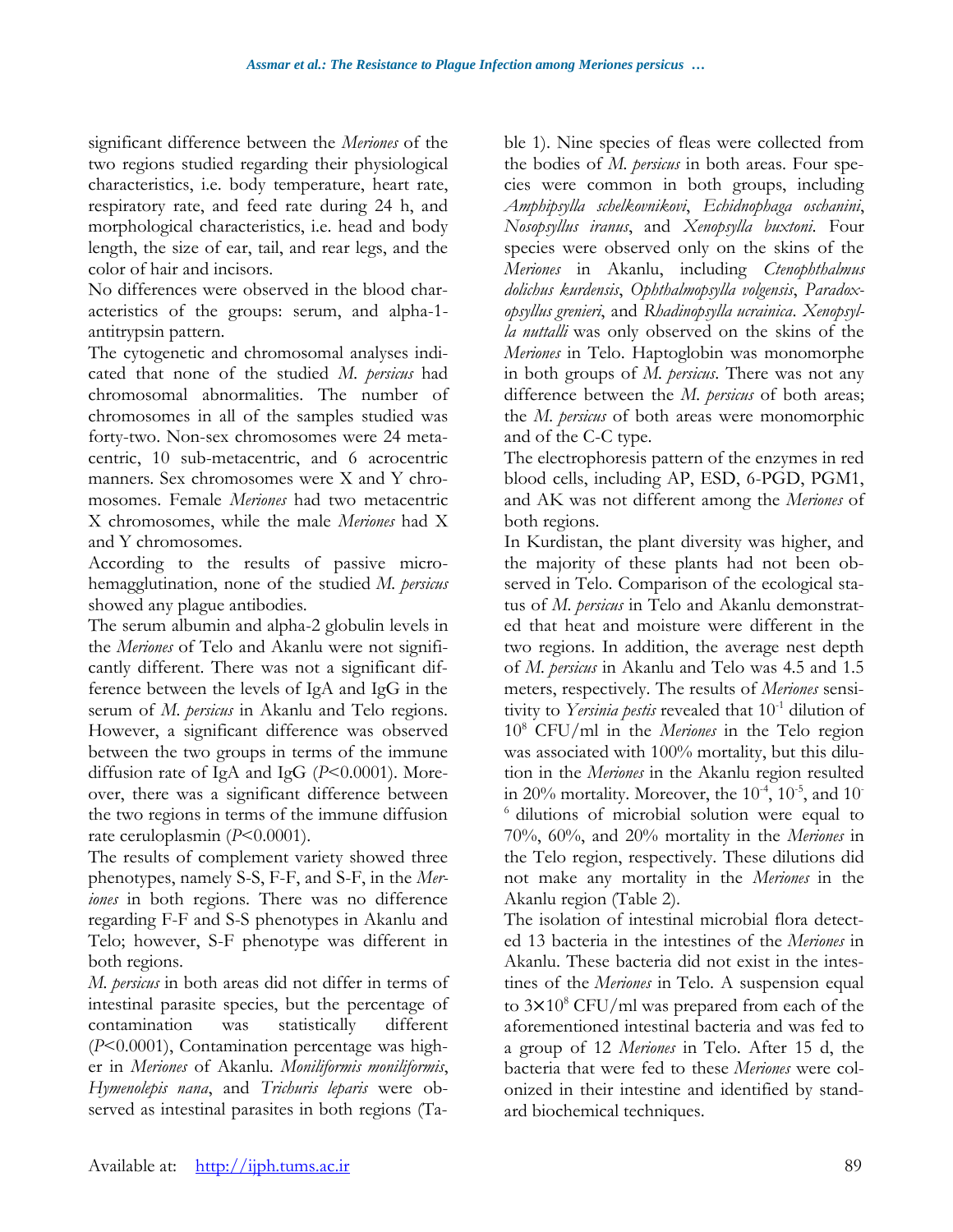| Tested variable                      | Average (range) or Number (%) |                   | P-value   |
|--------------------------------------|-------------------------------|-------------------|-----------|
|                                      | Akanlu                        | Telo              |           |
|                                      | $n = 34$                      | $n = 48$          |           |
| Albumin                              | $46(36-65)$                   | $45(22-56)$       |           |
| Alpha-2 globulin                     | $25(12-37)$                   | $23(12-52)$       |           |
| Beta and gamma globulina             | $43(7-39)$                    | $31(20-44)$       |           |
| Igg                                  | $180.4(37-306)$               | 186.6(18-306)     |           |
| Iga                                  | $37.3(9-69.2)$                | $41.1(12-69.2)$   |           |
| CP                                   | $20.88(8-26)$                 | $19.39(5.2 - 26)$ |           |
| Migration rate                       | $N = 34$                      | $N=48$            |           |
| Albumin                              | 40%                           | 45%               | 0.65      |
| Alpha-2 globulin                     | $22\%$                        | 24%               | 0.83      |
| Beta and gamma globulin <sup>t</sup> | 38%                           | $31\%$            | 0.50      |
| IgG节                                 | 100 (75%)                     | 100(48%)          | P < 0.001 |
| IgA台                                 | 100(75%)                      | 100(49%)          | P < 0.001 |
| CP骨                                  | 100 (75%)                     | $100(46\%)$       | P < 0.001 |
| Phenotype $(n=77)$                   | $N = 51$                      | $N=26$            |           |
| S-S                                  | $41(80\%)$                    | 23(88%)           | 0.38      |
| $S-F$                                | $8(16\%)$                     | 2(8%)             | 0.32      |
| $F-F$                                | $2(4\%)$                      | $1(4\%)$          | $\sim$ 1  |
| Intestinal parasite                  | $N=72$                        | $N = 129$         |           |
| <b>Contamination</b> <sup>t</sup>    | $40(55.5\%)$                  | $15(11.6\%)$      | P < 0.001 |

**Table 1:** Comparison of serum proteins, immunoglobulins, ceruloplasmin, complement variety, and intestinal parasites between the Meriones of the two regions

Beta and gamma globulin showed a single band and were not separable from each other.

**Table 2:** The sensitivity of *Meriones* toward microbial solution of *Yersinia pestis* in the two areas studied

| <b>Bacterial</b><br>Concentration | <b>Telo</b><br>Dead(%), $n=10$ | Akanlu<br>$Dead(\frac{6}{6})$ , n=10 | P-value      |
|-----------------------------------|--------------------------------|--------------------------------------|--------------|
|                                   |                                |                                      |              |
| $10-1$                            | 100                            | 20                                   | < 0.001      |
| $10-2$                            | 90                             | 10                                   | < 0.001      |
| $10-3$                            | 60                             | 10                                   | < 0.001      |
| $10-4$                            | 70                             | $\theta$                             | < 0.001      |
| $10-5$                            | 60                             | $\theta$                             | < 0.001      |
| $10-6$                            | 20                             | $\theta$                             | ${}_{0.001}$ |

The *Meriones* and their mortality were assessed by means of 200 *Xenopsylla* fleas infected with *Yersinia pestis* strain of PKR775. The dead *Meriones* were autopsied. In addition, the plague bacillus was isolated from their spleen and confirmed by bacteriophage cultures. The resistant *Meriones* were killed and their spleens were examined for

the plague infection. In none of them, the plague infection was isolated. Among the 13 types of bacteria isolated from the intestines of the *Meriones* in Kurdistan, seven types induced more than 80% resistance to plague bacillus in the *Meriones* of Tehran (Table 3).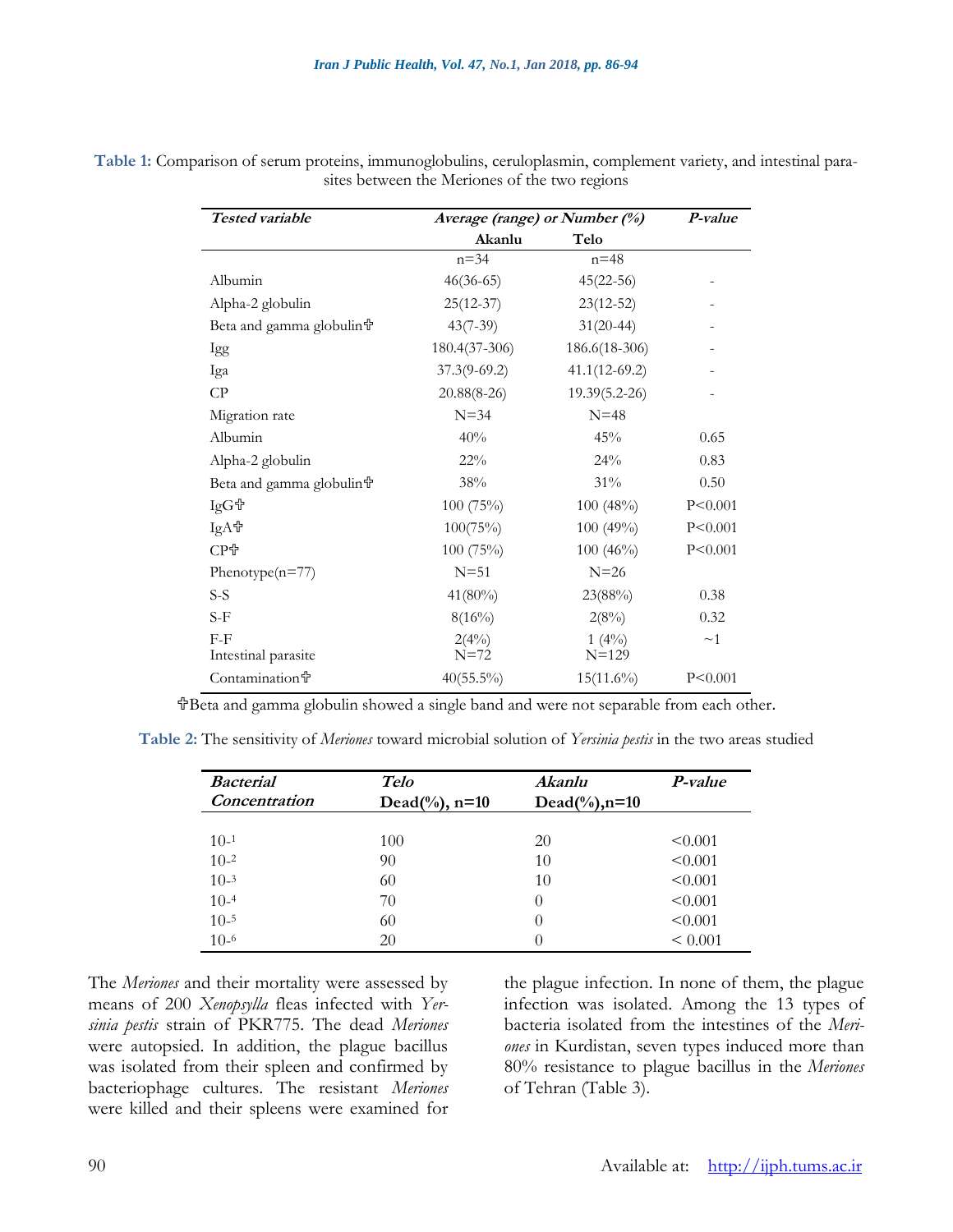| <b>Bacterium</b>         | No. of Meriones | <i>Mortality</i> | Resistance |
|--------------------------|-----------------|------------------|------------|
| Streptococcus faecalis   | 12              | 8                | 33.4       |
| Klebsiella Spp           | 12              | 8                | 33.4       |
| Streptococcus mitis      | 12              | 6                | 50         |
| Staphylococcus albus     | 12              | 6                | 50         |
| Hafinia Spp              | 12              | 5                | 58.4       |
| Citrobacter Spp          | 12              | 4                | 66.7       |
| Streptococcus sanginus   | 12              | 2                | 83.4       |
| Serratia marcscens       | 12              | 2                | 83.4       |
| Bacillus pasterii        | 12              | $\overline{2}$   | 83.4       |
| Bacillus mycoides        | 12              | $\overline{2}$   | 83.4       |
| Enterobacter agglomerans | 12              | $\theta$         | 100        |
| Corynebactrium xerosis   | 12              | 0                | 100        |
| Bacillus alvei           | 12              | $\theta$         | 100        |
| Control                  |                 |                  |            |
| Telo                     | 12              | 12               | 0          |
| Akanlu                   | 10              | 0                | 100        |

**Table 3:** The effects of inducing cross-resistance to plague in bacteria isolated from the intestines of the *Meriones* in Akanlu fed to the *Meriones* in Telo

## **Discussion**

There was no significant difference between the *Meriones* of the two studied regions in terms of physiological characteristics, i.e. body temperature, heart rate, respiratory rate, and feed rate during 24 h, and morphological characteristics such as head and body length, the size of ear, tail, and rear legs, and the color of hair and incisors. No differences were observed in the characteristics of the blood groups, serum, and alpha-1 antitrypsin pattern.

The present study was conducted about 40 years ago, and at that time, the effect of cytokines on the immune system was not well comprehended. *Meriones* microflora in the Akanlu region may also lead to inducing cytokines such as IL-22 and IL-17, which could cause the resistance to plague by provoking the host immune responses. The same kind of resistance is created by transferring the *Meriones* microflora in Akanlu to the *Meriones* in Telo. Another important immune response is neutrophil cytotoxicity that is increased by peptidoglycan (gram-positive bacteria) microbiota in systemic infections (40). Eight out of 13 bacteria isolated from the intestinal microflora of the *Meriones* in Akanlu were gram-positive bacteria.

For the first time, the serum proteins in both regions were studied. The levels of IgA and IgG were significantly higher in the *Meriones* of Akanlu in comparison with those of the *Meriones* in Telo. By considering the vital role of each of these factors, a higher level of *M. persicus* in Akanlu could enhance the resistance to plague (22, 41).

The blood ceruloplasmin level in the *Meriones* of Akanlu is significantly higher than that of the *Meriones* in Telo. By considering the effect of ceruloplasmin-transmission of copper to tissues, its important role in the metabolism of iron, and the crucial role of iron in the pathogenicity of *Yersinia pestis*, the higher resistance to plague observed amongst the *Meriones* of Akanlu to plague could be due to the high levels of ceruloplasmin in their blood (42). The importance and the biologic role of complements in cell lysis and microbial destruction were also noted. The phenotype of S-F in Akanlu could be another reason for the high resistance of *Meriones* to plague.

In addition, four types of fleas were isolated from *M. persicus* in Akanlu, while they were not found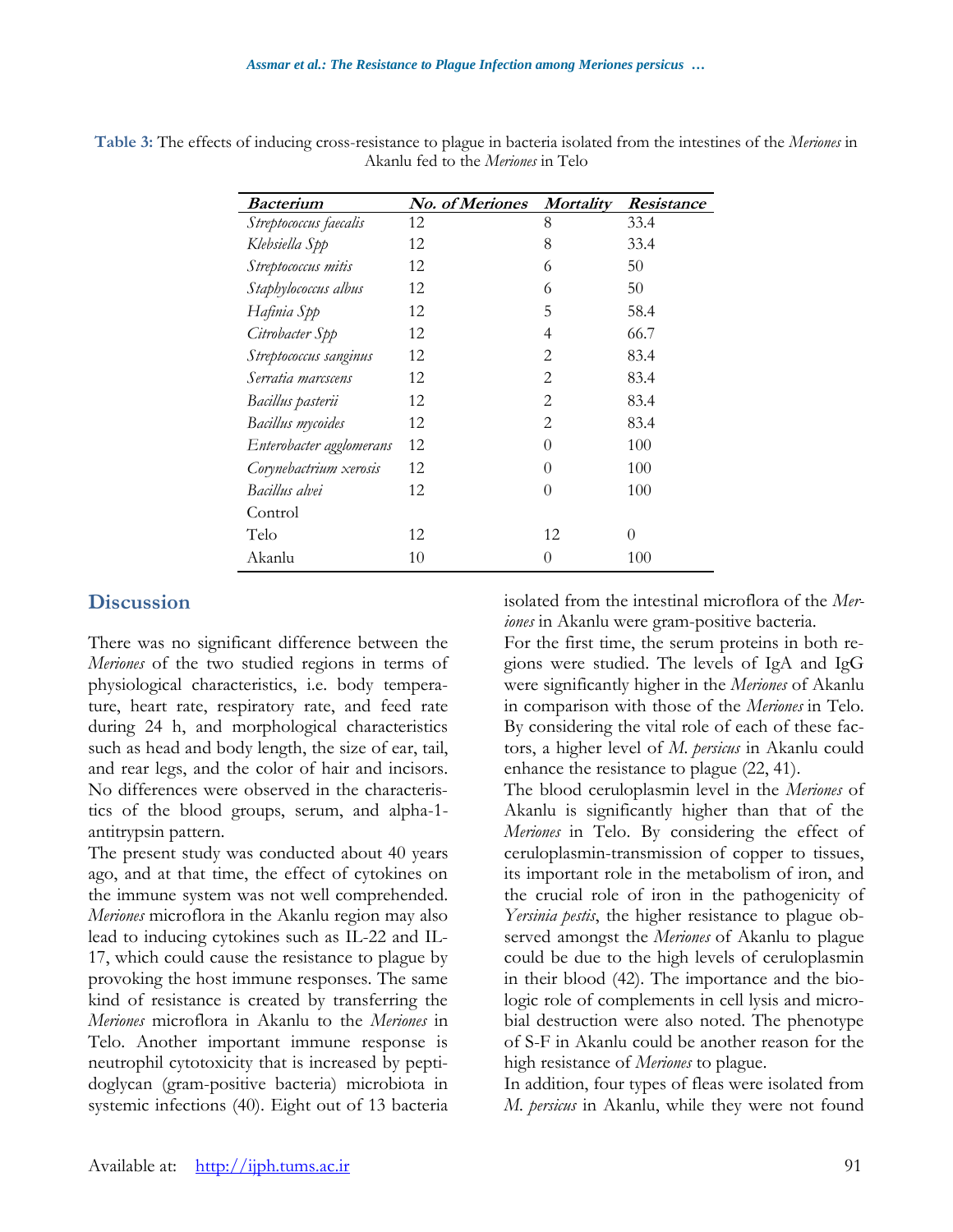in the Telo region. This is a significant observation due to the relationship between the vector arthropods and their reservoirs. With regard to various lifespans and other biologic characteristics amongst different types of flea, these fleas could play a crucial role in the maintenance of plague in Akanlu.

Based on the ecosystem and the list of the known plants (43), there was a significant difference between Akanlu and Telo regions. Since there were differences between the *Meriones* of these two regions regarding blood and serum factors, a number of plants in Akanlu, which are a part of the diet of these animals, could be attributed to the differences in increasing or decreasing the blood factors. Future studies investigate the role of these plants.

Furthermore, the nest of *M. persicus* in Akanlu was deeper in comparison with that of *M. persicus* in Telo. This difference is of utmost importance since changes in temperature in winter in Akanlu would not affect plague microbes very much in terms of coldness or dryness; therefore, these microorganisms can live longer. This finding was also reported in another study that reported the soil in these nests could keep the plague bacteria alive for more than a year (44). As this study was conducted about 40 years ago, some of the materials and methods used in this investigation are old-fashioned; therefore, conducting similar studies with updated tools could result in more findings that are precise.

The bacteria of the intestinal micro flora of *M. persicus* in Akanlu could play a role in relative resistance to plague amongst the *Meriones* in Kurdistan, the transmission of certain bacteria in the intestines of *M. persicu*s in Akanlu can lead to the resistance against plague amongst the *Meriones* of the Telo region. This transmission could significantly decrease the rate of death amongst *M.* after exposure to *Yersinia pestis-*infected fleas.

The beneficial effects of intestinal microflora on mammals and human health have been the subject of several studies (45-47). Intestinal microflora contributes to supplying the essential nutrition and improving the metabolism of non-digestible substances in the host body. However, one of the most important roles of intestinal microflora is modulating the host immune system to fight against infectious diseases (48). The microbiota composition plays a key role in the development of resistance or susceptibility to infections. In addition, oral transmission of microbiota from susceptible mice to a kind of infection can cause the same kind of sensibility in animals that were not previously susceptible to infection. Moreover, microbiota transmission from a resistant animal to a sensitive one can create the same type of resistance in the sensitive animal, thus reducing the colonization of the pathogens and the mortality rate. This resistance to infectious diseases is associated with the overexpression of IL-22. This cytokine can lead to the proliferation of IL-17 by producing T helper cells as well as anti-microbial peptides, including Reg3γ and Reg3β, which enhances the activities of the host immune system against pathogens (49). In animal models, the absence of these cytokines (IL-22) may lead to sensitivity to infection (50).

## **Conclusion**

Various factors could affect the sensitivity to plague among the *M.* Various blood factors could influence the sensitivity toward plague, and resistance to plague could be transmitted from the resistant *M.* to the sensitive ones by fecal or blood transplants.

## **Ethical considerations**

Ethical issues (Including plagiarism, informed consent, misconduct, data fabrication and/or falsification, double publication and/or submission, redundancy, etc.) have been completely observed by the authors.

## **Acknowledgements**

The original research on this project has been done by Dr Mehdi Assmar as his PhD thesis in parasitology and entomology at Tehran University of medical sciences (1980). This project guided by Dr. Dariush Daneshvar Farhud and consul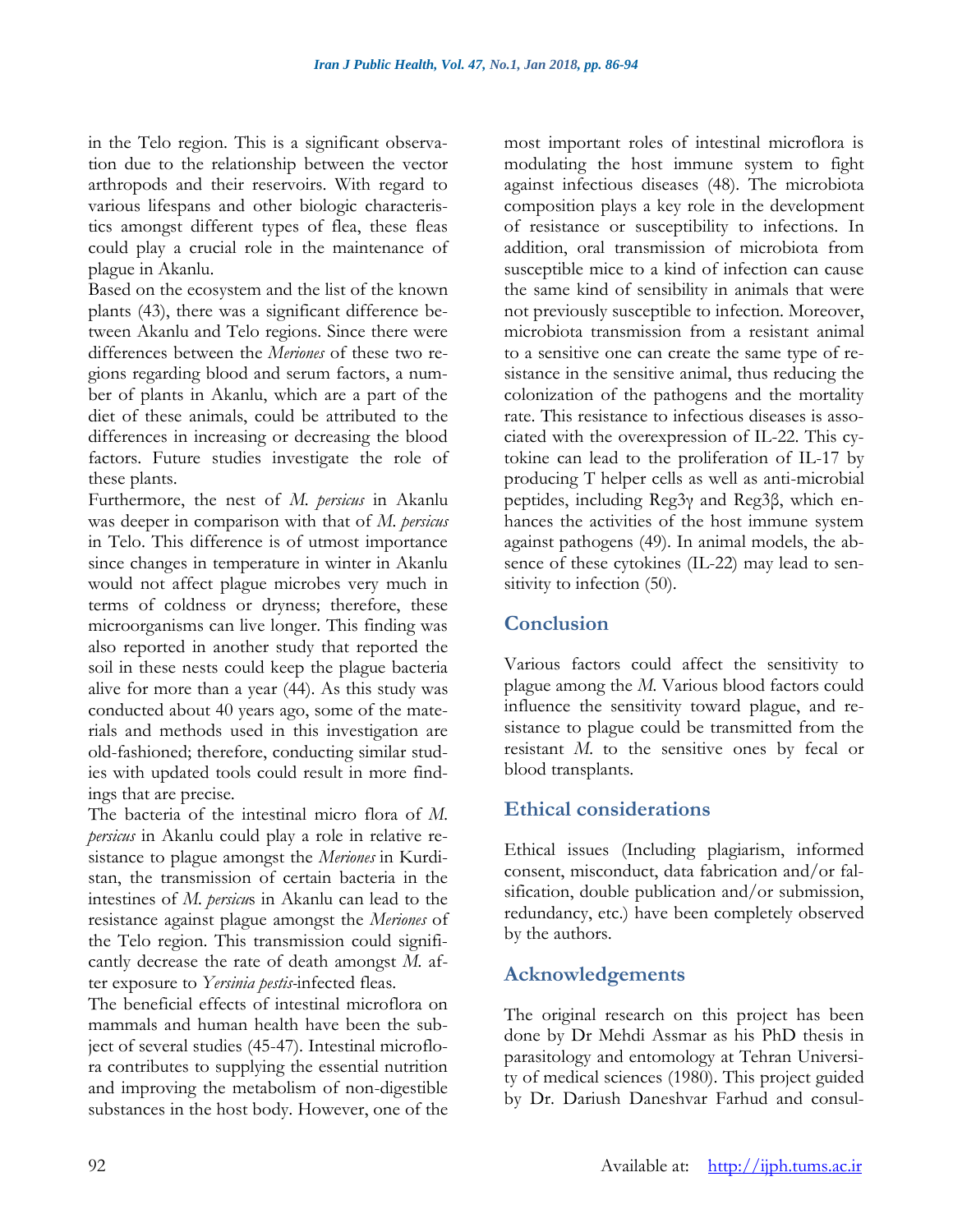tancy and support of the late Dr. Gholam Hossein Sahba, Dr. Hassan Hakimi and Dr. Younes Karimi. Subsequent studies added more information to it until 1990. Findings of this work remained unpublished until now. The new research team on plague at Pasteur Institute of Iran did new statistical analysis, wrote whole paper especially the introduction and discussion and justified the importance of this old study. We would like to thanks, Dr. Elisabeth Carniel director of the National Reference Laboratory and WHO Collaborating Center for Yersinia in Institute Pasteur of Paris, who provided some advice on the manuscript, and Alireza Japoni-Nejad, Ph.D. student of Institute Pasteur of Iran, who accompanied us in the data amassment.

## **Conflict of Interests**

The authors declare that there is no conflict of interests.

## **References**

- 1. Finney CA, Kamhawi S, Wasmuth JD (2015). Does the arthropod microbiota impact the establishment of vector-borne diseases in mammalian hosts? *PLoS Pathog,* 11:e1004646.
- 2. Weldon L, Abolins S, Lenzi L et al (2015). The gut microbiota of wild mice. *PLoS One,* 10:e0134643.
- 3. Mosca A, Leclerc M, Hugot JP (2016). Gut microbiota diversity and human diseases: should we reintroduce key predators in our ecosystem? *Front Microbiol,* 7: 455.
- 4. McKenney PT, Pamer EG (2015). From hype to hope: the gut microbiota in enteric infectious disease. *Cell,* 163: 1326-1332.
- 5. Van Den Elsen LW, Poyntz HC, Weyrich LS et al (2017). Embracing the gut microbiota: the new frontier for inflammatory and infectious diseases. *Clin Transl Immunology,* 6: e125.
- 6. Esamaeili S, Azadmanesh K, Naddaf SR et al (2013). Serologic survey of plague in animals, Western Iran. *Emerg Infec Dis,* 19 (9): 1549-1551.
- 7. Hashemi Shahraki A, Carniel E, Mostafavi E (2016). Plague in Iran: its history and current status. *Epidemiol Health*, 38: e2016033
- 8. Baltazard M, Seydian B, Mofidi C, Bahmanyar M, Pournaki R (1953). Sur la resistance a la peste de certaines especes de rongeurs sauvages.1.faits observes dans la nature. Annales de l institut Pasteur. pp. 411-442.
- 9. Ellerman J (1941). *The families and genera of living rodents*. Volume II. Muridae. British Museum Inc, England, pp.: 1-690
- 10. Shar S, Lkhagvasuren D, Molur S (2016).Rhombomys opimus (errata version published in 2017). *The IUCN Red List of Threatened Species*, 2016: e.T19686A115153015.
- 11. Tjio J, Whang J (1962). Chromosome Preparatons of Bone Marrow Cells without Prior In Vitro Culture or In Vivo Colchicine Administration. *Stain Technol,* 37: 17-20.
- 12. Yunis JJ, Sanchez O (1975). The G-banded prophase chromosomes of man. *Humangenetik,* 27 (3): 167-172.
- 13. Buckton KE, Evans HJ (1973). *Methods for the analysis of human chromosome aberrations*. World Health Organization Inc, Geneva. pp. 60.
- 14. Keyvanfar A (1962). Sérologie et immunologie de deux espèces de thonidés (Germo alalunga Gmelin et Thunnus thynnus Linné) de l'Atlantique et de la Méditerranée. *Revue des Travaux de l'Institut des Pêches Maritimes,* 26 (4): 407-456.
- 15. Cavanaugh D, Deoras P, Hunter D, Marshall Jr J (1970). Some observations on the necessity for serological testing of rodent sera for Pasteurella pestis antibody in a plague control programme. *Bull World Health Organ,* 42 (3): 451-459.
- 16. Suzuki S, Chikasato Y, Hotta S (1974). Studies on antiplague haemagglutinating antibodies: Treatment of test sera with acetone and 2 mercaptoethanol. *Bull World Health Organ*, 51 (3): 237- 243.
- 17. Davis D, Heisch R, McNeill D, Meyer K (1968). Serological survey of plague in rodents and other small mammals in Kenya. *Trans R Soc Trop Med Hyg,* 62 (6): 838-861.
- 18. Leonardy J (1971). Serum protein electrophoresis in office practice. *South Med J,* 64 (2): 129-137.
- 19. Bock E (1978). Immunoglobulins, prealbumin, transferrin, albumin, and alpha2-macroglobulin in cerebrospinal fluid and serum in schizophrenic patients. *Birth Defects Orig Artic Ser,* 14 (5):283-295.
- 20. Schwick HG, Störiko K, Becker W (1969). *Qualitative determination of plasma proteins by*